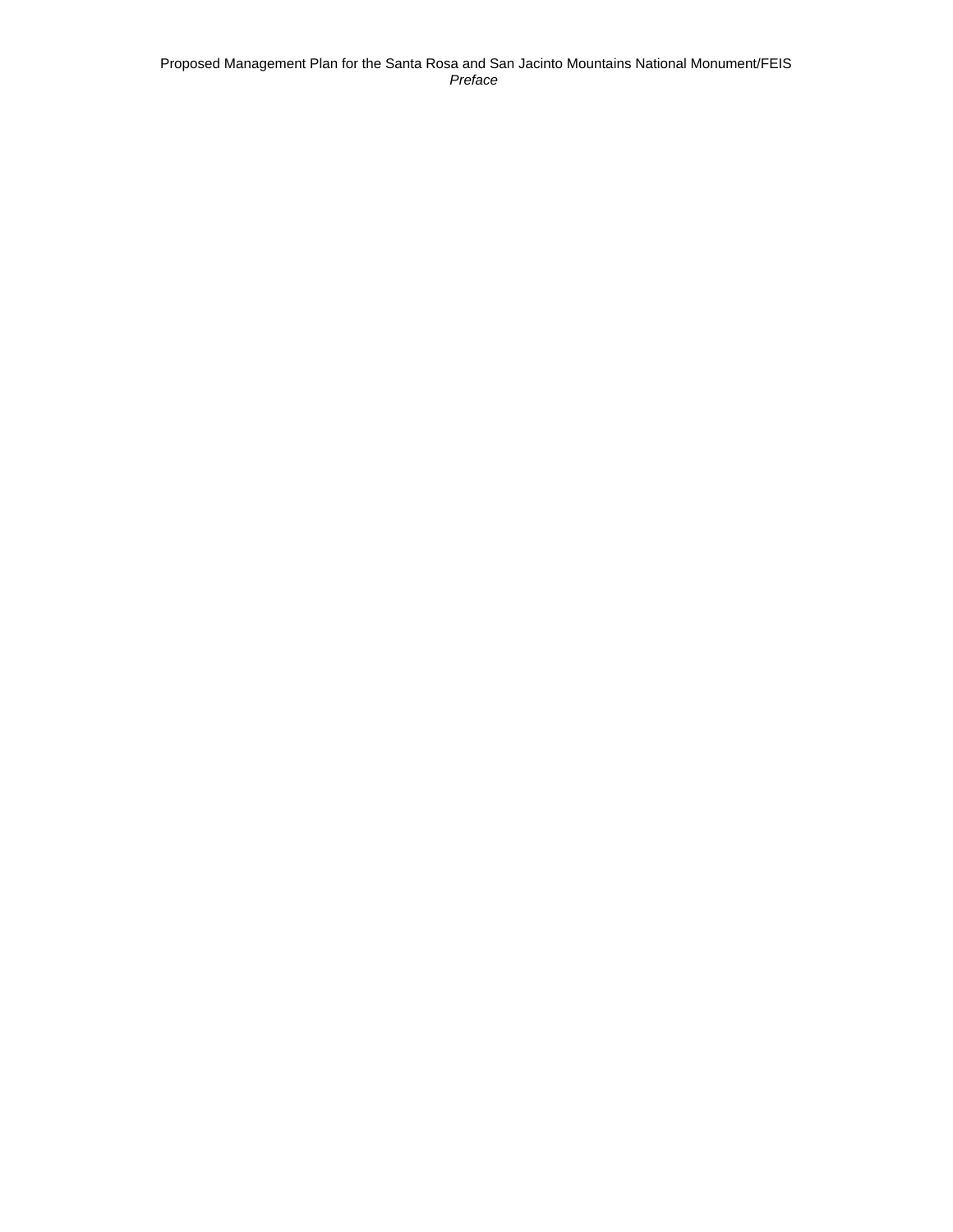





### **Santa Rosa and San Jacinto Mountains National Monument**

P.O. Box 581260 690 West Garnet Avenue North Palm Springs, CA 92258 phone: 760-251-4800 fax: 760-251-4899 www.ca.blm.gov/palmsprings

IN REPLY REFER TO: 6240/1610 DP CA668.70

Dear Reader:

The Final Environmental Impact Statement (FEIS) prepared for the Santa Rosa and San Jacinto Mountains National Monument Plan is available for your review. We welcome your participation in evaluating the document.

The FEIS presents three action alternatives and a no-action alternative, each developed with differing emphasis. Public comment was considered in developing and analyzing issues and alternatives in this document along with local government, known interest groups and data developed by Bureau of Land Management (BLM) and Forest Service (FS) staff. Three public meetings were held during the 90-day comment period. The Santa Rosa and San Jacinto Mountains National Monument received 30 individual comment letters, which were assessed by BLM and FS staff and were utilized in clarifying and strengthening the FEIS.

If you would like further consideration of your interest/concerns prior to the final decision on the National Monument Management Plan alternatives, please identify them in writing prior to the end of the 30-day comment period. Comments must be received within the official comment period. The comment period will end 30 days after publication of the Environmental Protection Agency's Notice of Availability in the Federal Register. The Santa Rosa and San Jacinto Mountains National Monument will announce the official comment period closing date in a news release to be printed in local newspapers. All written comments should be sent to the attention of Danella George, National Monument Manager, BLM Palm Springs Field Office, PO Box 581260, North Palm Springs, CA 92258, or to the email address**: ca\_srsj\_nm@ca.blm.gov**. Documents referenced in this FEIS may be examined at the BLM Palm Springs Field Office during regular working hours.

The final decision on the National Monument Management Plan will be based on the analysis contained in the FEIS, additional data available, public input, management feasibility, and policy and legal constraints. Approval of the National Monument Management Plan will be documented in a Record of Decision (ROD). The Public will be notified of its availability through a Notice of Availability in the Federal Register and through newspapers and mailings. All ROD's will be available on the BLM website at www.ca.blm.gov/palmsprings.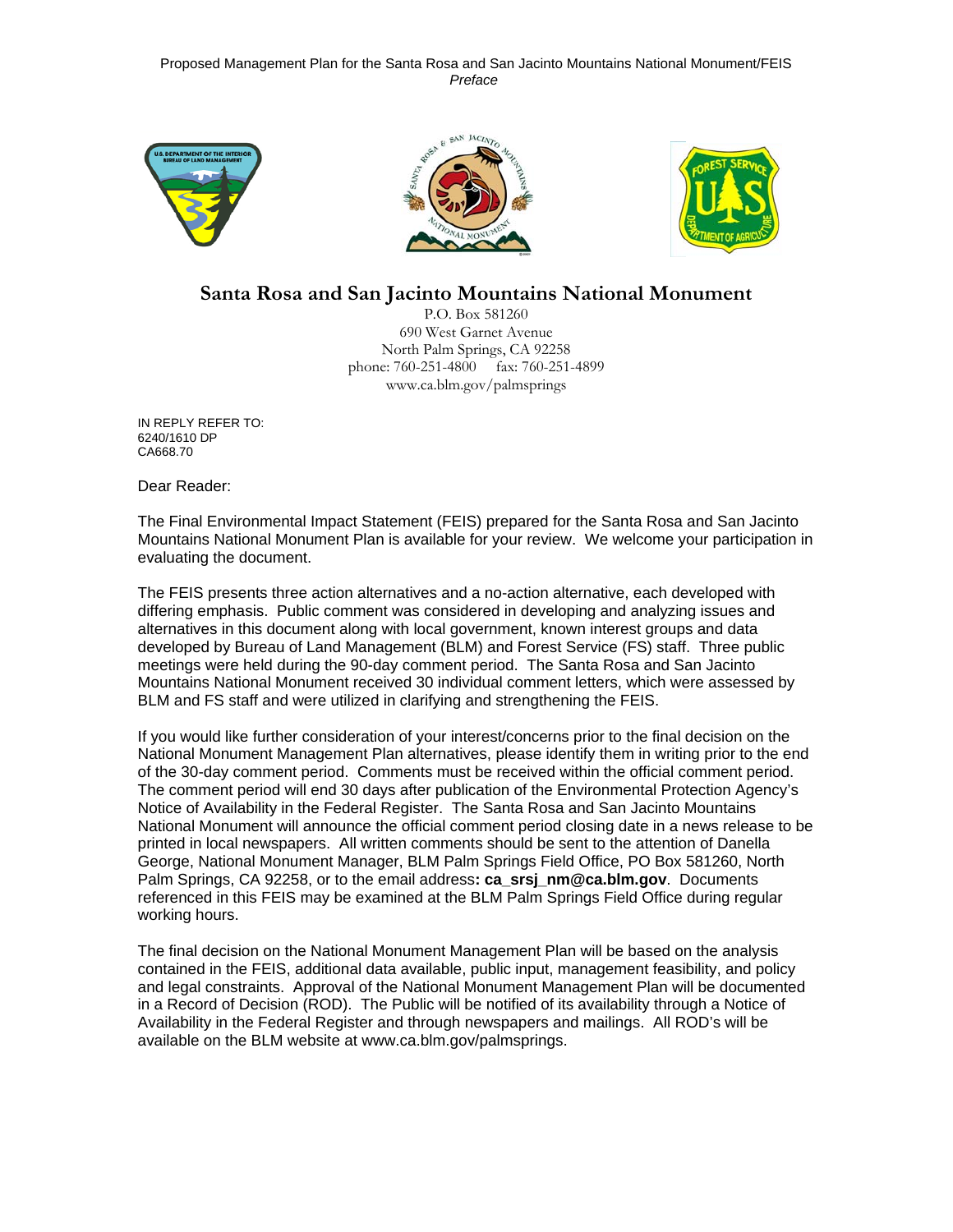Relationship to the Forest Service San Bernardino National Forest Land and Resource Management Plan (SBNF LRMP):

No portions of the National Monument Management Plan amend the SBNF LRMP.

#### Relationship to the Bureau of Land Management California Desert Conservation Area (CDCA) Plan:

The portions of the National Monument Management Plan that are proposed plan amendments to the CDCA Plan (See Table ES-4) are subject to administrative review via a plan protest if you believe the approval of the Proposed CDCA Plan Amendment would be in error under **43 CFR 1610.5-2.** Careful adherence to those guidelines will assist in preparing a protest that will assure the greatest consideration to your concerns.

Only those persons or organizations who participated in our planning process leading to the development of the National Monument Management Plan may protest. Before deciding to protest, I encourage you to contact me or Greg Hill at (760) 251- 4800 to determine if your concerns might be met in some way other than via a protest or to assist you in the protest process if it is appropriate.

A protesting party may raise only those issues submitted for the record during the planning process. If several individuals, landowners, or interest groups share an issue, a combined protest on the common issue or concern may be mutually more efficient and effective.

The period for filing a protest begins when the Environmental Protection Agency (EPA) publishes the Notice of Availability of the FEIS in the Federal Register. The protest period extends for 30 days. There is no provision in BLM's regulations for an extension of time. To be considered "timely," your protest must be postmarked no later than the last day of the protest period. Although not a requirement, we suggest that you send your protest by certified mail, return receipt requested.

Protests must be filed in writing to:

 Director, Bureau of Land Management (210) Attention: Ms. Brenda Williams, Protests Coordinator P.O. Box 66538 Washington, D.C. 20035

 The overnight mail address is: Director, Bureau of Land Management Attention: Ms. Brenda Williams, Protests Coordinator (WO-210) 1620 L Street N.W., Room 1075 Washington, D.C. 20036

Protests filed late, or filed with the State Director, or District, Field or Monument Manager shall be rejected. Resolution of the protests is entirely the province of the Director of BLM, whose decision is the final decision of the Department of the Interior.

E-mail protests will not be accepted. Faxed protests will be considered as potential valid protests provided that (1) the signed, faxed letter is received by the Washington Office protest coordinator by the closing date of the protest period and (2) the protesting party also provides the original letter by either regular or overnight mail postmarked by the close of the protest period. Please direct faxed protests to "BLM Protest Coordinator" at 202-452-5112.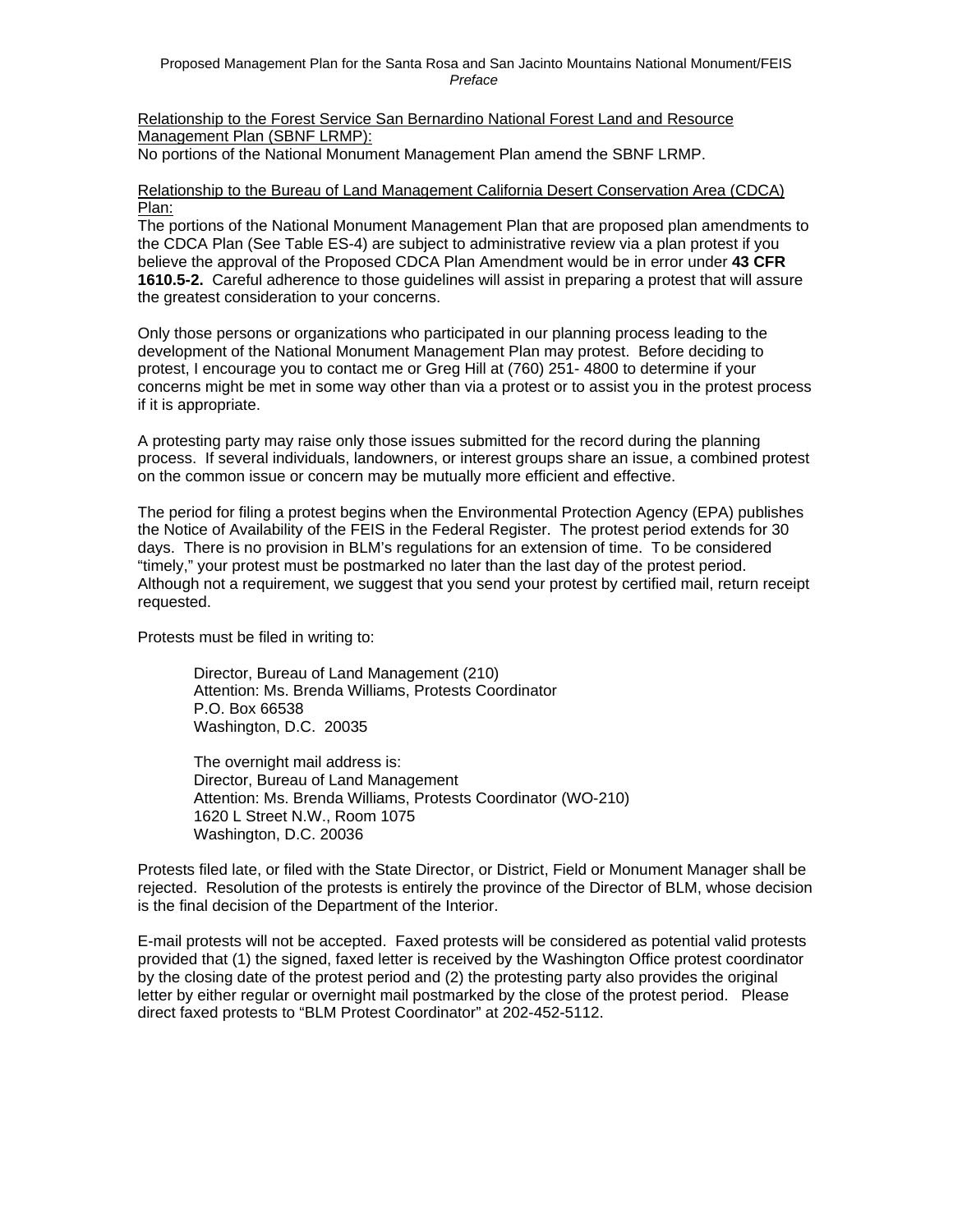In order to be considered complete, your protest must contain, at a minimum, the following information:

- 1) The name, mailing address, telephone number, and interest of the person filing the protest.
- 2) A statement of the issue(s)/concern(s) being protested.
- 3) A statement of the part or parts of the National Monument Management Plan being protested. To the extent possible, this should reference specific pages, paragraphs, sections, tables, maps, etc.
- 4) A copy of all documents addressing the issue or issues that were submitted during the planning process by the protesting party or an indication of the date the issue or issues were disclosed for the record.
- 5) A concise statement explaining why you believe that the State Director's decision is believed to be wrong. A protest merely expressing disagreement with the State Director's decision, without any data, will not provide us with the benefit of your information and insight. In this case, the Director's review will be based on the existing analysis and supporting data.

Comments and protests, including the names and addresses of those submitting comments and protests, will be available for public review. Individual respondents may request confidentiality. If you wish to withhold your name and/or address from public review or from disclosure under the Freedom of Information Act, you must state this prominently at the beginning of your written comment. Such requests will be honored to the extent allowed by law. All submissions from organizations or businesses and from individuals identifying themselves as representatives or officials of organizations or businesses will be made available for public inspection in their entirety.

Sincerely,

Danella George National Monument Manager Santa Rosa and San Jacinto Mountains National Monument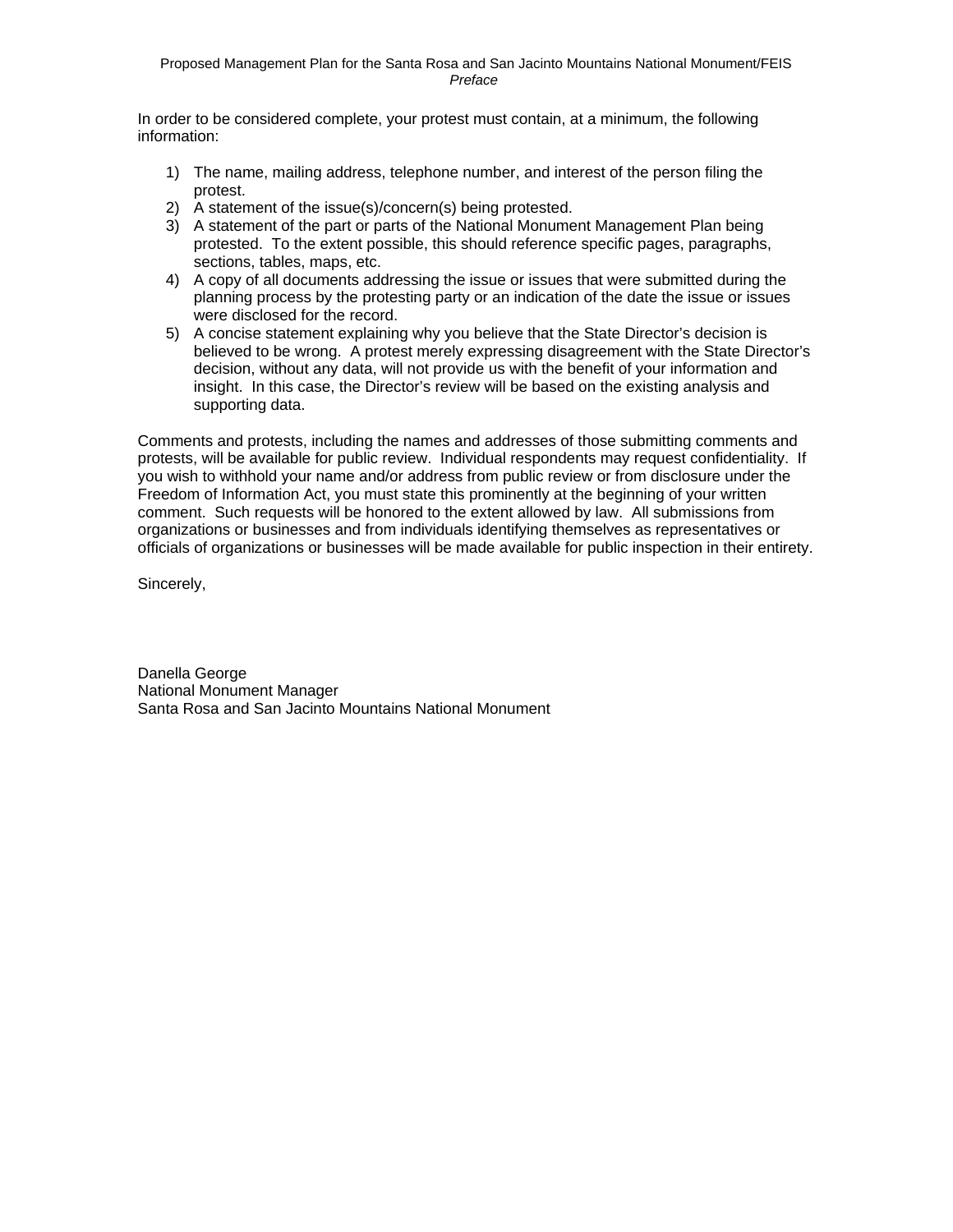### USER'S GUIDE

The Proposed Management Plan for the Santa Rosa and San Jacinto Mountains National Monument and Final Environmental Impact Statement includes a summary, five chapters, glossary, references, maps and appendices.

The **Summary** is a synopsis of the Proposed Management Plan for the Santa Rosa and San Jacinto Mountains National Monument and Final Environmental Impact Statement. Tables that briefly compare the respective Alternatives and summarize the effects of the Alternatives to the resources, processes and users are found within the summary.

**Chapter 1 (Purpose and Need)** contains introductory material for the Proposed Management Plan for the Santa Rosa and San Jacinto Mountains National Monument and Final Environmental Impact Statement. It describes the purpose and need for the preparation of the planning and scoping process and outlines the planning criteria.

**Chapter 2 (Alternatives and Strategies)** is organized according to the values that the National Monument was established to protect: biological, cultural, recreational, geological, educational, scientific, and scenic. These sections are followed by additional management areas. Alternative D throughout is the No Action, or current management Alternative. Alternatives A, B and C describe various ways activities would be managed in the National Monument. Each Alternative varies from more intensive to less intensive management, with the underlying premise to maintain, protect, restore or enhance relevant and important ecological and biological value.

**Chapter 3 (Affected Environment)** describes the current environment that would be affected or impacted by implementing any of the Alternatives. It also describes the existing management for resource areas within the National Monument where no changes to current management are proposed. It includes a description of the environmental processes, resources and major uses related to the issues. Tables are found throughout the chapter.

**Chapter 4 (Environmental Consequences)** describes potential impacts and changes to the National Monument environment with the implementation of each of the Alternatives.

**Chapter 5 (Consultation and Coordination)** summarizes public involvement, lists agencies and organizations receiving the document, and provides a List of Preparers for the Proposed Management Plan for the Santa Rosa and San Jacinto Mountains National Monument and Final Environmental Impact Statement.

The **Glossary** and **References** provide an aid to the reader in understanding the material contained in this document.

The **Figures (Maps)** and **Appendices** contain additional information to aid the reader in understanding the document.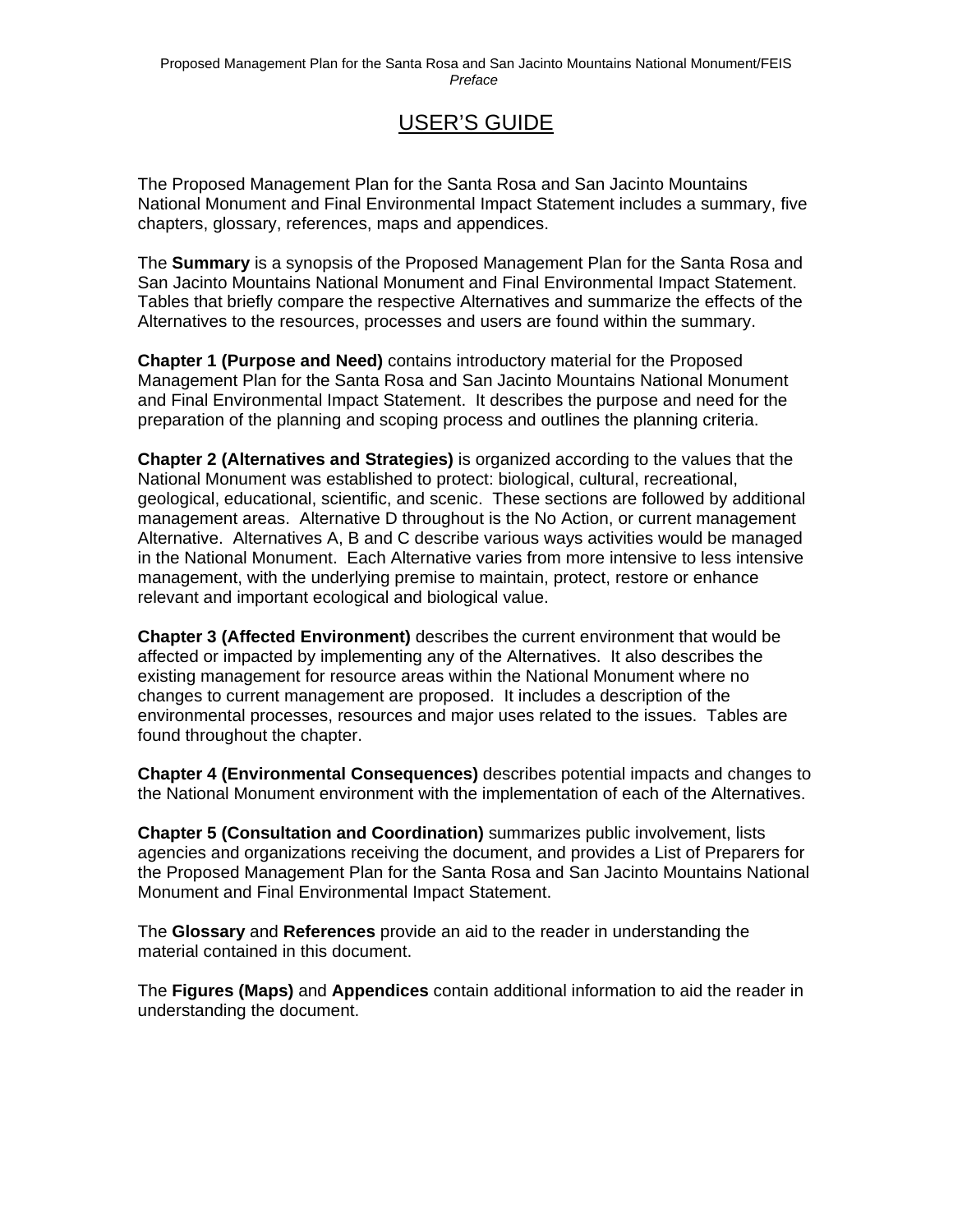### **Santa Rosa and San Jacinto Mountains Proposed National Monument Management Plan/Final Environmental Impact Statement**

### **CONTENTS**

#### **Preface**

User's guide Table of Contents Acronyms and Abbreviations

| <b>Executive Summary</b>                                                                              |  |
|-------------------------------------------------------------------------------------------------------|--|
|                                                                                                       |  |
|                                                                                                       |  |
|                                                                                                       |  |
|                                                                                                       |  |
| Executive Summary of BLM CDCA Decisions Applicable to the National Monument, Table ES-4 ES-76         |  |
|                                                                                                       |  |
|                                                                                                       |  |
|                                                                                                       |  |
|                                                                                                       |  |
|                                                                                                       |  |
| 1.D. Issues Addressed in this National Monument Plan as Alternatives and Strategies in Chapter 2  1-4 |  |
| 1-E. Issues Considered but Not Further Analyzed in this National Monument Plan 1-4                    |  |
|                                                                                                       |  |
| 1.F.2. Planning Criteria according to BLM and Forest Service Planning Guidance, Laws,                 |  |
|                                                                                                       |  |
|                                                                                                       |  |
| 1.G.1. The Scoping Process for the Draft National Monument Management Plan/DEIS 1-9                   |  |
|                                                                                                       |  |
| 1.H. Relationship to Other Plans and Issues/Issues Not Analyzed in this National Monument             |  |
|                                                                                                       |  |
|                                                                                                       |  |
|                                                                                                       |  |
|                                                                                                       |  |
| 2.A. Introduction - How These Goals, Alternatives and Strategies Were Developed2-2                    |  |
|                                                                                                       |  |
|                                                                                                       |  |
|                                                                                                       |  |
|                                                                                                       |  |
|                                                                                                       |  |
|                                                                                                       |  |
|                                                                                                       |  |
|                                                                                                       |  |
|                                                                                                       |  |
|                                                                                                       |  |
|                                                                                                       |  |
|                                                                                                       |  |
|                                                                                                       |  |
|                                                                                                       |  |
|                                                                                                       |  |
|                                                                                                       |  |
| $Introduction 1, 3-3$<br>3.A.                                                                         |  |
|                                                                                                       |  |
| 3.B.1. History of Activities to Protect Land within Santa Rosa and San Jacinto Mountains 3-3          |  |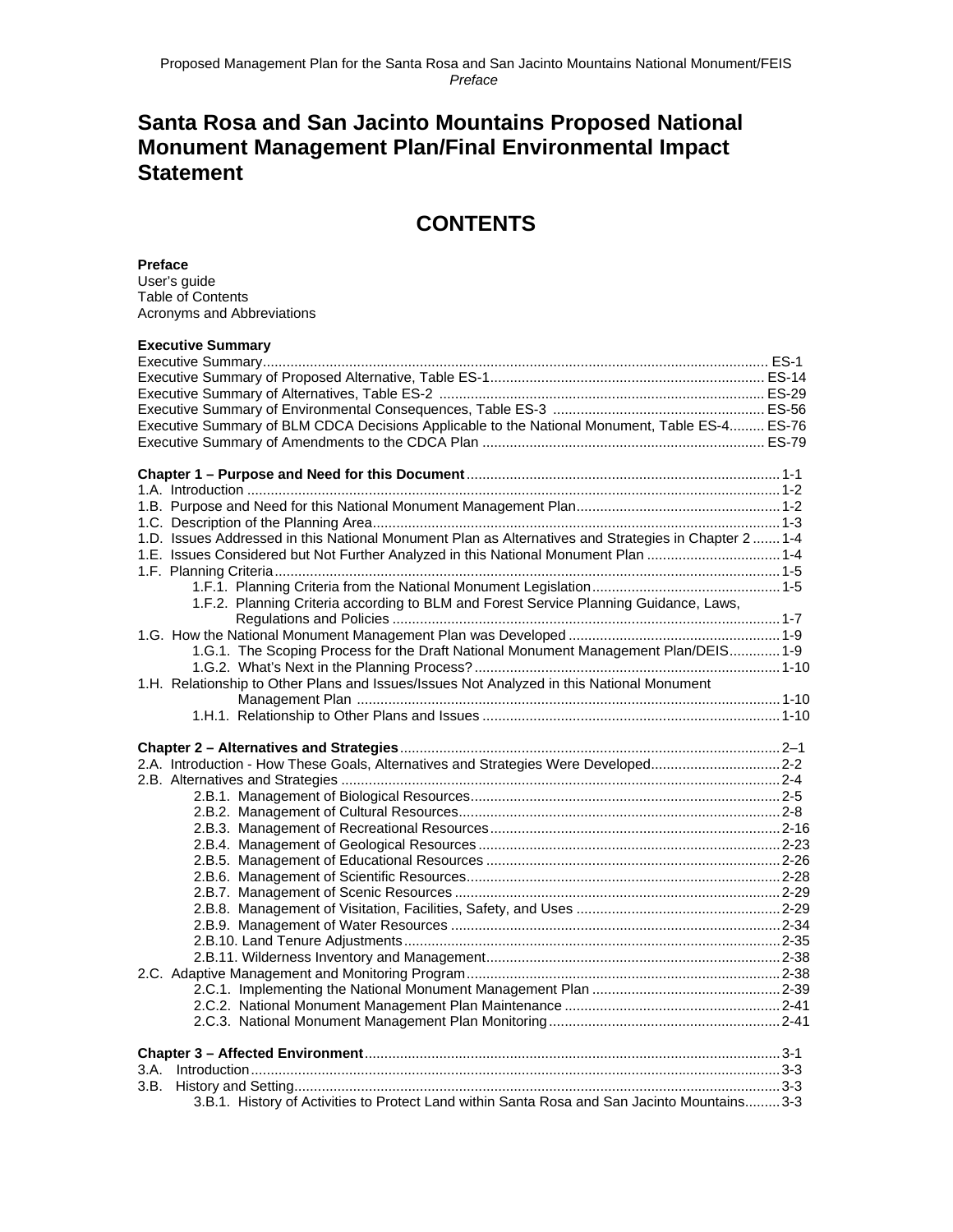| 3.E.  |                                                                             |  |
|-------|-----------------------------------------------------------------------------|--|
|       |                                                                             |  |
|       |                                                                             |  |
|       |                                                                             |  |
|       |                                                                             |  |
|       |                                                                             |  |
|       |                                                                             |  |
|       |                                                                             |  |
|       |                                                                             |  |
|       |                                                                             |  |
|       |                                                                             |  |
|       |                                                                             |  |
|       |                                                                             |  |
|       |                                                                             |  |
|       |                                                                             |  |
|       |                                                                             |  |
| 3.F.  |                                                                             |  |
|       |                                                                             |  |
|       |                                                                             |  |
|       |                                                                             |  |
|       |                                                                             |  |
|       |                                                                             |  |
|       |                                                                             |  |
| 3.1.  |                                                                             |  |
| 3. J. |                                                                             |  |
|       |                                                                             |  |
|       |                                                                             |  |
|       |                                                                             |  |
|       |                                                                             |  |
|       |                                                                             |  |
|       |                                                                             |  |
|       |                                                                             |  |
|       |                                                                             |  |
| 3.L.  |                                                                             |  |
|       |                                                                             |  |
|       |                                                                             |  |
|       |                                                                             |  |
|       |                                                                             |  |
|       |                                                                             |  |
|       |                                                                             |  |
|       |                                                                             |  |
|       |                                                                             |  |
|       |                                                                             |  |
|       |                                                                             |  |
|       |                                                                             |  |
|       |                                                                             |  |
|       |                                                                             |  |
|       |                                                                             |  |
|       | 3.R.2. Socio-Economic Issues Specific to BLM and National Forest Lands 3-95 |  |
|       |                                                                             |  |
|       |                                                                             |  |
|       |                                                                             |  |
|       |                                                                             |  |
|       |                                                                             |  |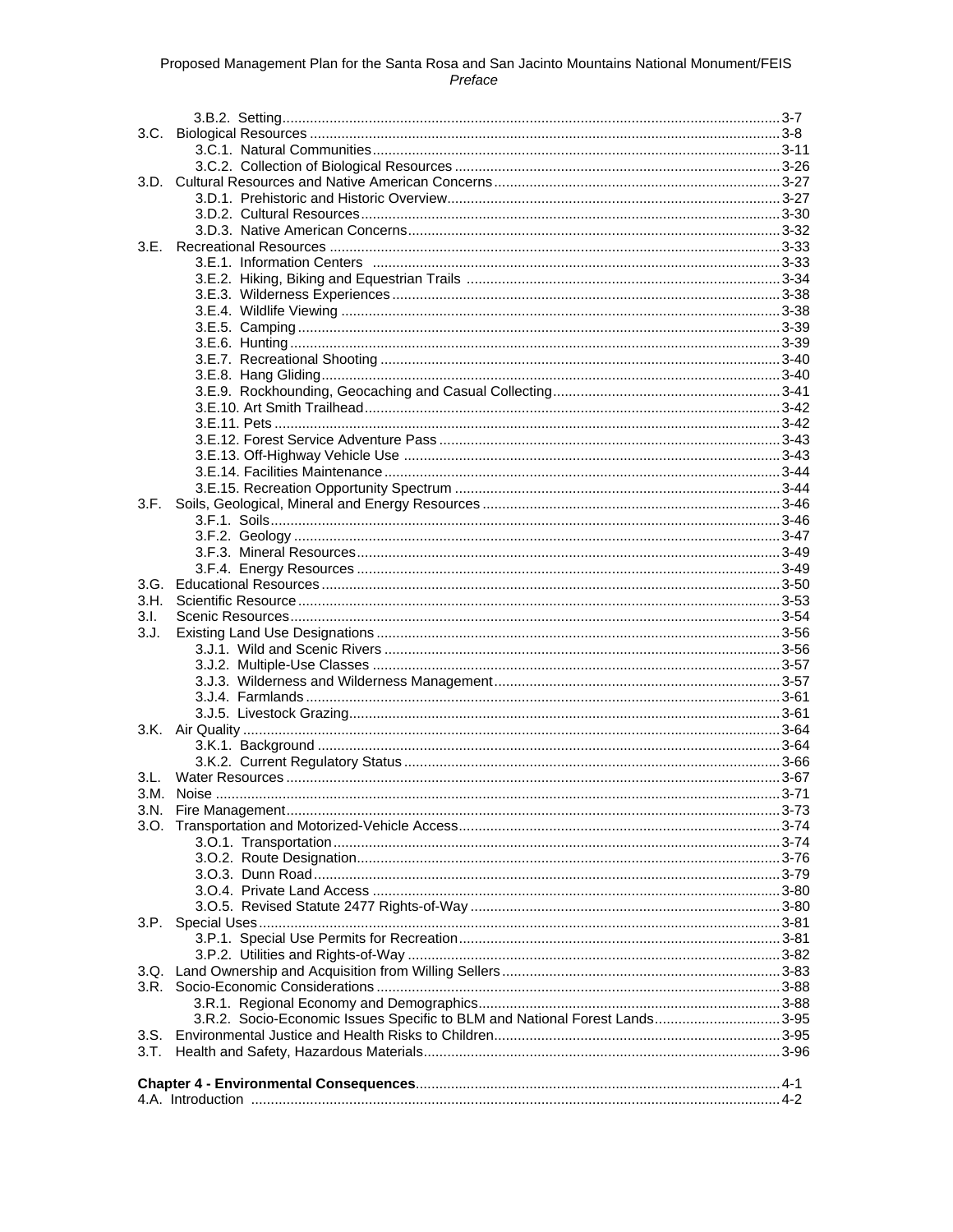|                   | 4.B.3. Impacts to Biological Resources - Habitat, Fish and Wildlife,                                                                                                                                                                    |  |
|-------------------|-----------------------------------------------------------------------------------------------------------------------------------------------------------------------------------------------------------------------------------------|--|
|                   |                                                                                                                                                                                                                                         |  |
|                   | 4.B.4. Impacts to Geological Resources - Including Soil, Mineral and Energy 4-24                                                                                                                                                        |  |
|                   |                                                                                                                                                                                                                                         |  |
|                   |                                                                                                                                                                                                                                         |  |
|                   |                                                                                                                                                                                                                                         |  |
|                   | 4.B.9. Impacts to Fire Ecology and Management, Forest Products, and Material Collection 4-50                                                                                                                                            |  |
|                   |                                                                                                                                                                                                                                         |  |
|                   |                                                                                                                                                                                                                                         |  |
|                   |                                                                                                                                                                                                                                         |  |
|                   |                                                                                                                                                                                                                                         |  |
|                   |                                                                                                                                                                                                                                         |  |
|                   | 4.B.15. Impacts to Environmental Justice and Health Impacts to Children4-68                                                                                                                                                             |  |
|                   |                                                                                                                                                                                                                                         |  |
|                   |                                                                                                                                                                                                                                         |  |
|                   |                                                                                                                                                                                                                                         |  |
|                   |                                                                                                                                                                                                                                         |  |
|                   |                                                                                                                                                                                                                                         |  |
|                   |                                                                                                                                                                                                                                         |  |
|                   | 5.C. Consultation and Coordination with Tribes, Intergovernmental                                                                                                                                                                       |  |
|                   |                                                                                                                                                                                                                                         |  |
|                   |                                                                                                                                                                                                                                         |  |
|                   |                                                                                                                                                                                                                                         |  |
|                   |                                                                                                                                                                                                                                         |  |
|                   | 5.C.4. Intergovernmental - County, City, and Local Coordination and Interest Groups5-7                                                                                                                                                  |  |
|                   |                                                                                                                                                                                                                                         |  |
|                   |                                                                                                                                                                                                                                         |  |
|                   |                                                                                                                                                                                                                                         |  |
|                   |                                                                                                                                                                                                                                         |  |
|                   |                                                                                                                                                                                                                                         |  |
|                   |                                                                                                                                                                                                                                         |  |
|                   |                                                                                                                                                                                                                                         |  |
|                   |                                                                                                                                                                                                                                         |  |
| <b>Figures</b>    |                                                                                                                                                                                                                                         |  |
|                   |                                                                                                                                                                                                                                         |  |
|                   |                                                                                                                                                                                                                                         |  |
|                   |                                                                                                                                                                                                                                         |  |
|                   |                                                                                                                                                                                                                                         |  |
|                   |                                                                                                                                                                                                                                         |  |
|                   |                                                                                                                                                                                                                                         |  |
|                   |                                                                                                                                                                                                                                         |  |
|                   |                                                                                                                                                                                                                                         |  |
|                   |                                                                                                                                                                                                                                         |  |
| <b>Appendices</b> |                                                                                                                                                                                                                                         |  |
|                   |                                                                                                                                                                                                                                         |  |
|                   | Appendix B. Monument Advisory Committee Recommendations for                                                                                                                                                                             |  |
|                   | Appendix C. BLM Planning Decisions from the BLM Coachella Valley California Desert                                                                                                                                                      |  |
|                   | Appendix D. BLM CDCA Plan Decisions and San Bernardino National Forest Land                                                                                                                                                             |  |
|                   | Resource Management Plan Decisions that apply to the National Monument  Appendices D-1<br>Appendix E. BLM Habitat Conservation Objectives from the BLM Coachella Valley<br>California Desert Conservation Area Plan Amendment, BLM Land |  |
|                   | Health Standards, and Forest Service Standards and Guidelines  Appendices E-1<br>Appendix F. Recovery Strategy for Peninsular Ranges Bighorn Sheep Appendices F-1                                                                       |  |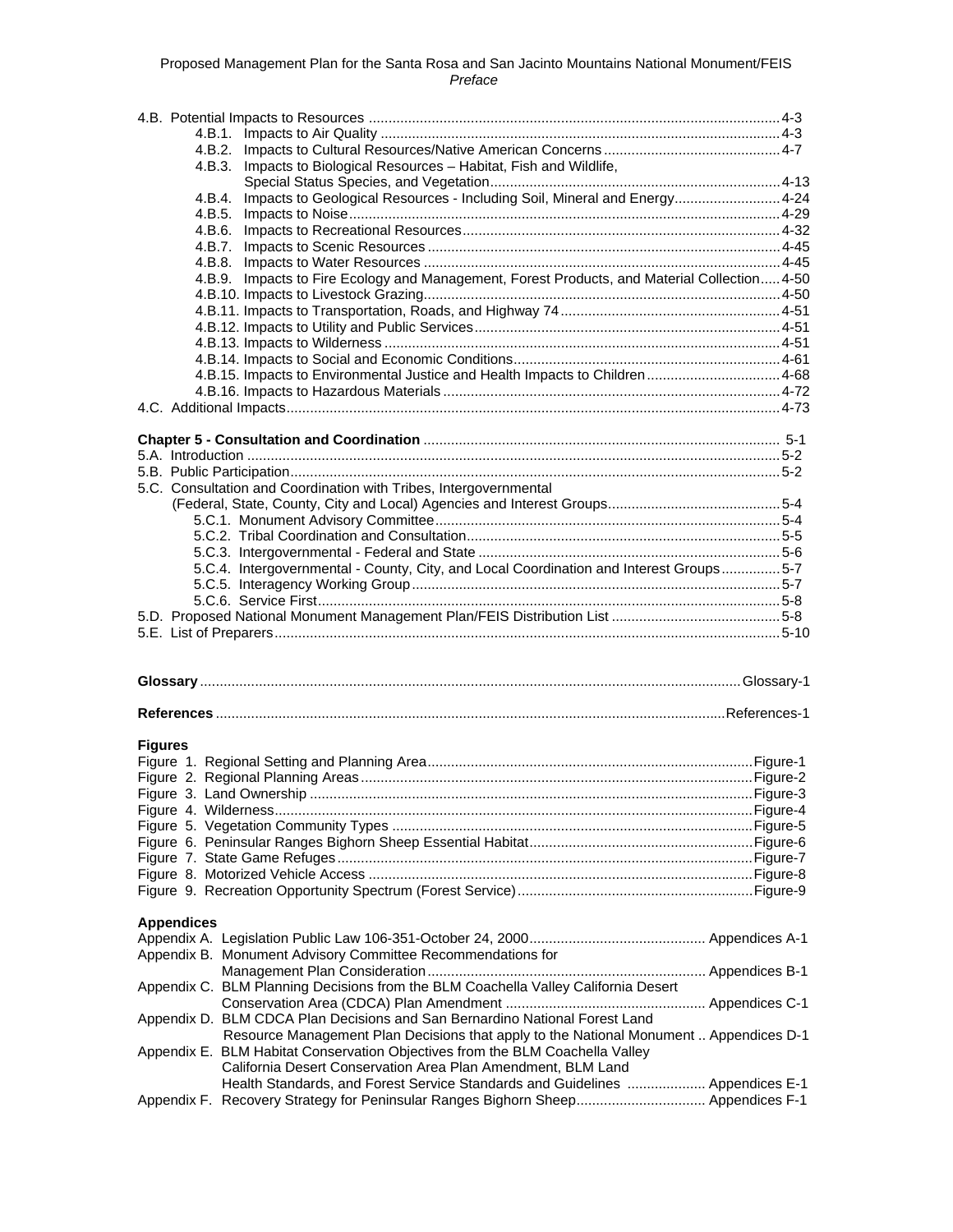| Appendix H. BLM and Forest Service Wilderness Management Guidelines  Appendices H-1 |  |
|-------------------------------------------------------------------------------------|--|
|                                                                                     |  |
| Appendix J. Memorandum of Understanding (MOU) between BLM and                       |  |
|                                                                                     |  |
| Appendix K. DEIS Comments and Recommendations From the Monument Advisory            |  |
|                                                                                     |  |
|                                                                                     |  |
|                                                                                     |  |
|                                                                                     |  |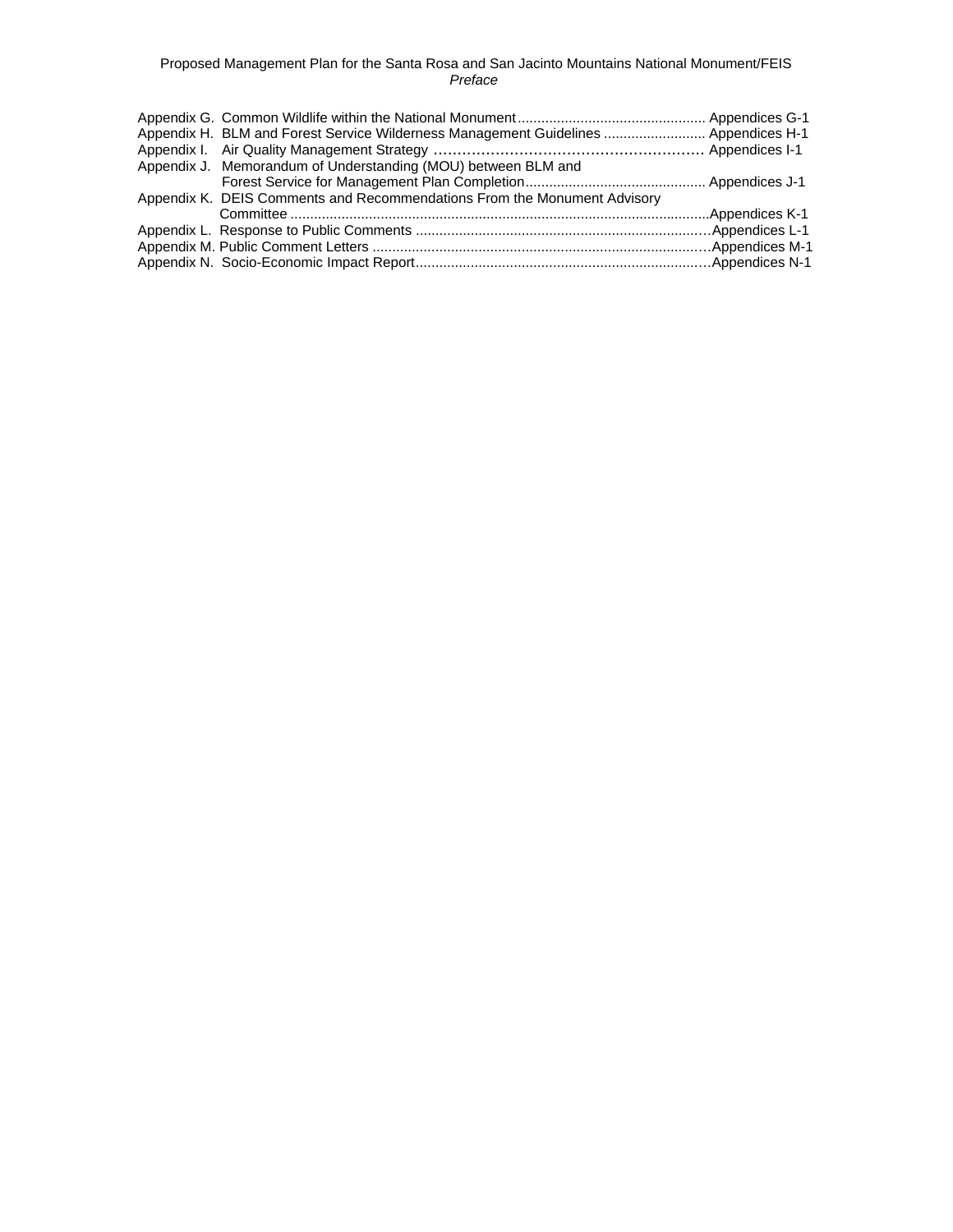## **Acronyms and Abbreviations**

## **A**

|   | <b>ABOP</b>              | Antifreeze, Batteries, Oil and Latex Paint                  |
|---|--------------------------|-------------------------------------------------------------|
|   | <b>ACBCI</b>             | Agua Caliente Band of Cahuilla Indians                      |
|   | <b>ACEC</b>              | Area of Critical Environmental Concern                      |
|   | <b>ACHP</b>              | <b>Advisory Council on Historic Preservation</b>            |
|   | <b>ADA</b>               | Americans with Disabilities Act                             |
|   | <b>ADC</b>               | <b>Animal Damage Control</b>                                |
|   | <b>ADT</b>               | <b>Average Daily Traffic</b>                                |
|   | <b>AIRFA</b>             | American Indian Religious Freedom Act of 1978               |
|   | <b>AML</b>               | <b>Abandoned Mined Lands</b>                                |
|   | <b>AML</b>               | Appropriate Management Level                                |
|   | <b>AMP</b>               | Allotment Management Plan                                   |
|   | <b>APE</b>               | <b>Area of Potential Effects</b>                            |
|   | <b>APHIS</b>             | Animal and Plan Health Inspection Service                   |
|   | <b>AQCR</b>              | <b>Air Quality Control Regions</b>                          |
|   | <b>AQS</b>               | <b>Air Quality Standard</b>                                 |
|   | <b>ARPA</b>              | Archaeological Resources Protection Act                     |
|   | <b>ATV</b>               | <b>All Terrain Vehicle</b>                                  |
|   | AU                       | <b>Animal Unit</b>                                          |
|   | <b>AUM</b>               | <b>Animal Unit Month</b>                                    |
| Β |                          |                                                             |
|   |                          |                                                             |
|   | <b>BIA</b><br><b>BLM</b> | <b>Bureau of Indian Affairs</b>                             |
|   | <b>BMP</b>               | <b>Bureau of Land Management</b>                            |
|   | <b>BO</b>                | <b>Best Management Practices</b>                            |
|   | <b>BOR</b>               | <b>Biological Opinion</b><br><b>Bureau of Reclamation</b>   |
|   |                          |                                                             |
| C |                          |                                                             |
|   | <b>C&amp;MUA</b>         | <b>Classification and Multiple Use Act</b>                  |
|   | <b>CDCA</b>              | <b>California Desert Conservation Area</b>                  |
|   | <b>CDF</b>               | California Department of Forestry                           |
|   | <b>CDFG</b>              | California Department of Fish and Game                      |
|   | <b>CDHS</b>              | <b>California Department of Health Services</b>             |
|   | <b>CDPA</b>              | California Desert Protection Act of 1994                    |
|   | <b>CEQ</b>               | <b>Council on Environmental Quality</b>                     |
|   | <b>CEQA</b>              | <b>California Environmental Quality Act</b>                 |
|   | <b>CESA</b>              | California Endangered Species Act                           |
|   | <b>CFR</b>               | Code of Federal Regulations                                 |
|   | <b>CMP</b>               | <b>Coordinated Management Plan</b>                          |
|   | <b>CNDDB</b>             | California Natural Diversity Data Base                      |
|   | <b>CNPS</b>              | California Native Plant Society                             |
|   | <b>CMP</b>               | Coordinated Resource Management and Planning                |
|   | <b>CVAG</b>              | <b>Coachella Valley Association of Governments</b>          |
|   | <b>CVMSHCP</b>           | Coachella Valley Multiple Species Habitat Conservation Plan |
|   | <b>CVWD</b>              | Coachella Valley Water District                             |
| D |                          |                                                             |
|   |                          |                                                             |

| <b>DAG</b> | <b>Desert Access Guide</b> |
|------------|----------------------------|
| <b>DBH</b> | Diameter, breast high      |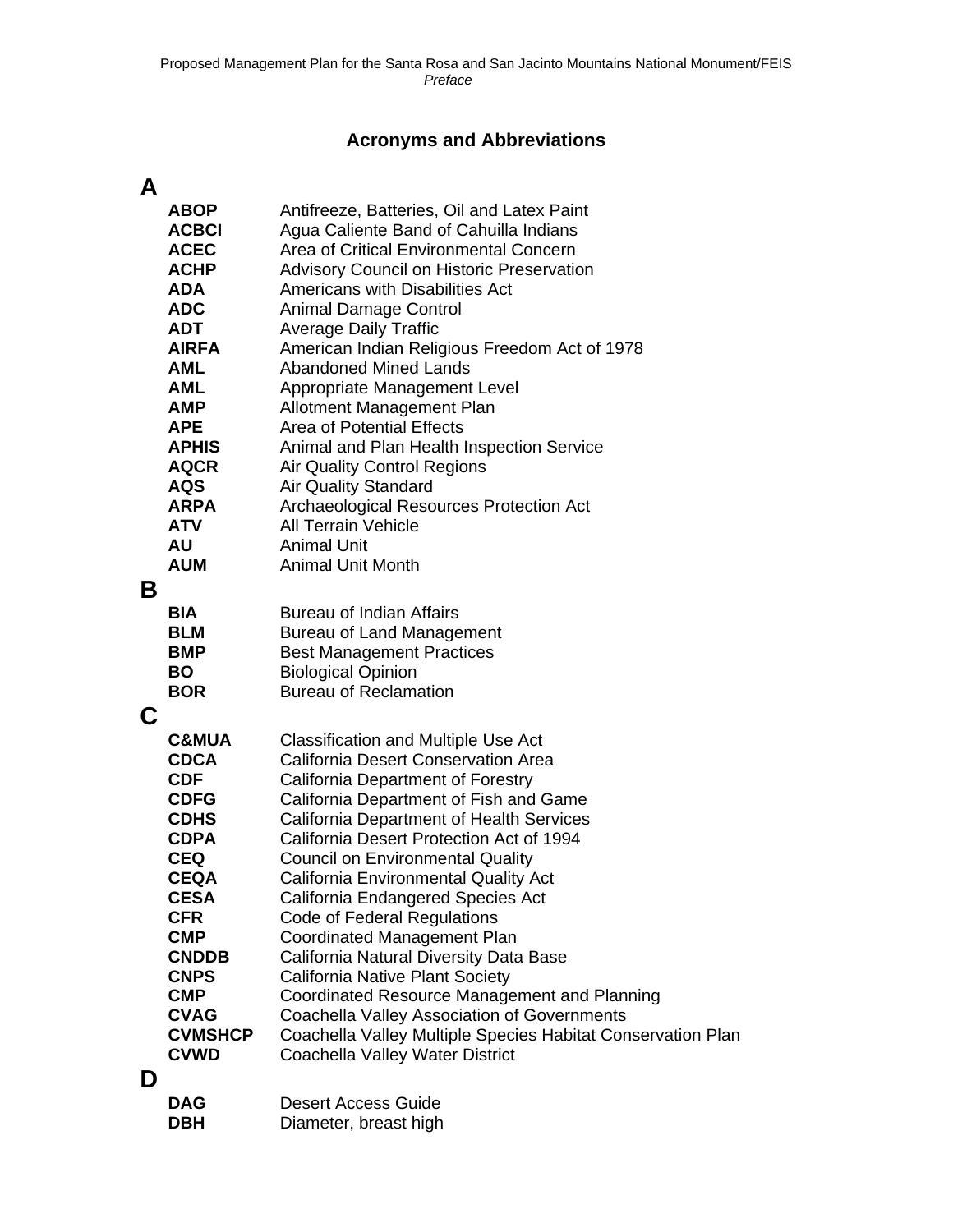|        | <b>DEIS</b><br><b>DLE</b><br><b>DOD</b><br><b>DOI</b><br><b>DRP</b><br><b>DTRP</b>                                       | <b>Draft Environmental Impact Statement</b><br><b>Desert Land Entry</b><br>Department of Defense<br>Department of the Interior<br><b>Draft Resource Plan</b><br>Desert Tortoise Resource Plan June 1994                                                                                                                                                   |
|--------|--------------------------------------------------------------------------------------------------------------------------|-----------------------------------------------------------------------------------------------------------------------------------------------------------------------------------------------------------------------------------------------------------------------------------------------------------------------------------------------------------|
|        | <b>DWMA</b>                                                                                                              | Desert Wildlife Management Area                                                                                                                                                                                                                                                                                                                           |
| Е<br>F | EA<br><b>EDD</b><br><b>EIS</b><br><b>EPA</b><br><b>ESA</b>                                                               | <b>Environmental Assessment</b><br>Employment Development Department (California)<br><b>Environmental Impact Statement</b><br><b>Environmental Protection Agency</b><br><b>Endangered Species Act of 1973</b>                                                                                                                                             |
|        | <b>FAA</b><br><b>FEIS</b><br><b>FEMA</b><br><b>FESA</b><br><b>FLPMA</b><br><b>FMAP</b><br>FS<br><b>FSH</b><br><b>FSM</b> | <b>Federal Aviation Administration</b><br><b>Final Environmental Impact Statement</b><br><b>Federal Emergency Management Agency</b><br><b>Federal Endangered Species Act</b><br><b>Federal Land Policy and Management Act</b><br>Fire Management Activity Plan<br><b>Forest Service</b><br><b>Forest Service Handbook</b><br><b>Forest Service Manual</b> |
| G<br>Н | <b>GEM</b><br><b>GIS</b><br><b>GMP</b><br><b>GPS</b>                                                                     | Geology, Energy, Minerals (Survey)<br><b>Geographic Information Systems</b><br>General Management Plan<br><b>Global Positioning System</b>                                                                                                                                                                                                                |
|        | HА<br><b>HAZMAT</b><br><b>HCP</b><br>HMA<br><b>HMAP</b><br>HMP<br><b>HWMP</b>                                            | <b>Herd Area</b><br><b>Hazardous Material</b><br><b>Habitat Conservation Plan</b><br>Habitat/Herd Management Area<br>Herd Management Area Plan<br>Habitat Management Plan<br>Hazardous Waste Management Plan                                                                                                                                              |
| I      | <b>IBLA</b><br>IID                                                                                                       | Interior Board of Land Appeals<br><b>Imperial Irrigation District</b>                                                                                                                                                                                                                                                                                     |
| J<br>L | <b>JTNP</b>                                                                                                              | <b>Joshua Tree National Park</b>                                                                                                                                                                                                                                                                                                                          |
| Μ      | <b>LRMP</b><br><b>LWCF</b>                                                                                               | Land and Resource Management Plan<br><b>Land and Water Conservation Fund</b>                                                                                                                                                                                                                                                                              |
|        | <b>MAST</b><br><b>MCCA</b><br><b>MFP</b>                                                                                 | <b>Mountains Area Safety Task Force</b><br>Mountains and Canyons Conservation Area<br>Management Framework Plan                                                                                                                                                                                                                                           |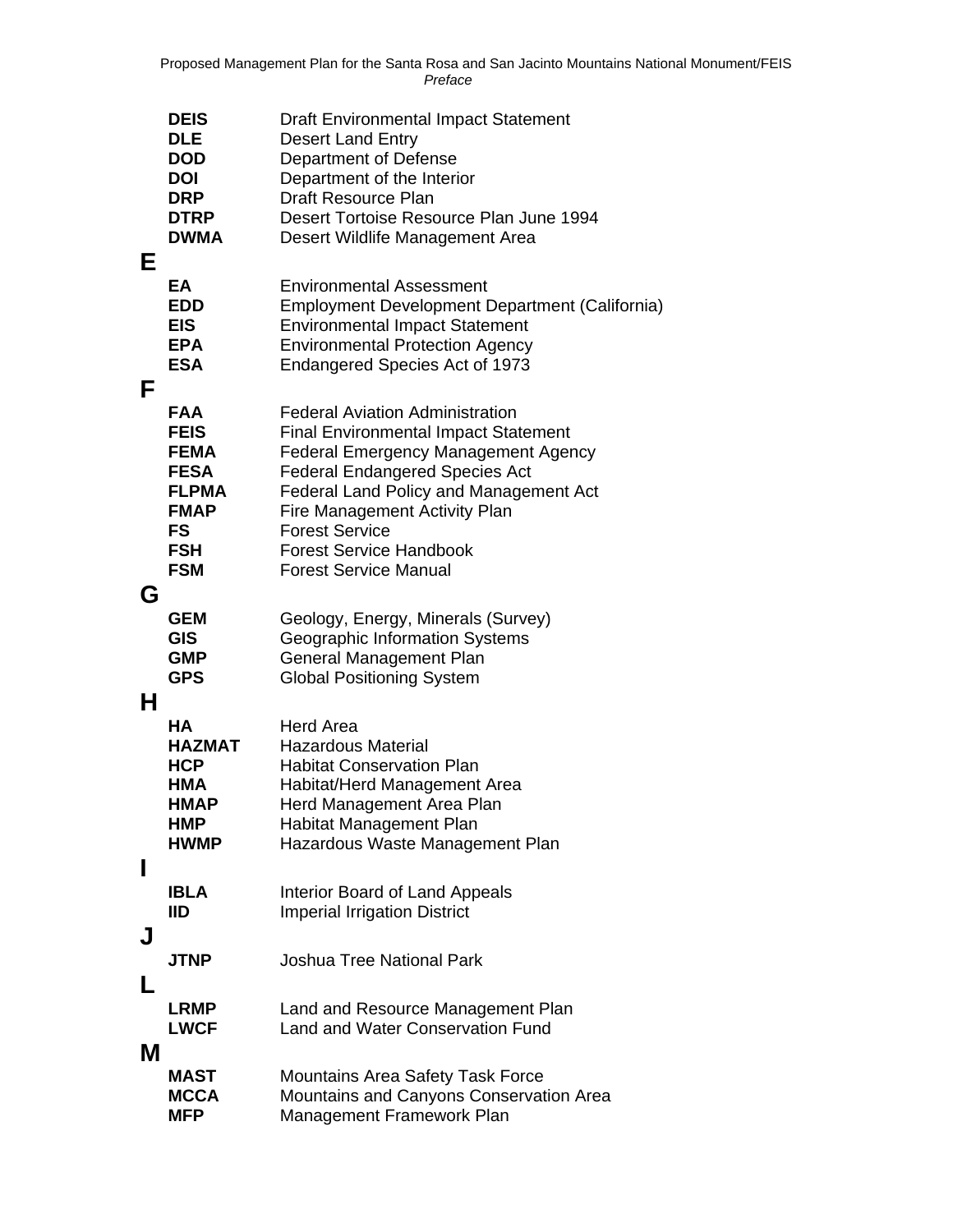|   | <b>MIS</b>     | <b>Management Indicator Species</b>                   |
|---|----------------|-------------------------------------------------------|
|   | <b>MOA</b>     | Memorandum of Agreement                               |
|   | <b>MOG</b>     | <b>Management Oversight Group</b>                     |
|   | <b>MOU</b>     | Memorandum of Understanding                           |
|   | <b>MSA</b>     | <b>Management Situation Analysis</b>                  |
|   | <b>MSHCP</b>   | Multiple Species Habitat Conservation Plan            |
|   | <b>MSM</b>     | <b>Most Stringent Measures</b>                        |
|   | <b>MUC</b>     | Multiple-Use Classes                                  |
| N |                |                                                       |
|   | <b>NAAQS</b>   | <b>National Ambient Air Quality Standards</b>         |
|   | <b>NAGPRA</b>  | Native American Graves and Repatriation Act           |
|   | <b>NCCP</b>    | <b>Natural Community Conservation Plan</b>            |
|   | <b>NEPA</b>    | National Environmental Policy Act of 1969             |
|   | <b>NFMA</b>    | National Forest Management Act                        |
|   | <b>NHPA</b>    | National Historic Preservation Act of 1966            |
|   | <b>NIIMS</b>   | National Interagency Incident Management System       |
|   | <b>NLCS</b>    | National Landscape Conservation System                |
|   | <b>NIMFS</b>   | <b>National Marine Fisheries Service</b>              |
|   | <b>NNL</b>     | <b>National Natural Landmark</b>                      |
|   | <b>NOI</b>     | Notice of Intent                                      |
|   | <b>NPB</b>     | <b>Net Public Benefit</b>                             |
|   | <b>NPDES</b>   | National Pollutant Discharge Elimination System       |
|   | <b>NPS</b>     | <b>National Park Service</b>                          |
|   | <b>NRCS</b>    | <b>Natural Resources Conservation Service</b>         |
|   | <b>NRHP</b>    | <b>National Register of Historic Places</b>           |
|   | <b>NWR</b>     | <b>National Wildlife Refuge</b>                       |
| O |                |                                                       |
|   | <b>OHP</b>     | <b>Office of Historic Preservation</b>                |
|   | <b>OHV</b>     | Off-Highway Vehicle                                   |
|   | <b>ONA</b>     | <b>Outstanding Natural Areas</b>                      |
|   | <b>ORV</b>     | <b>Off-Road Vehicle</b>                               |
| P |                |                                                       |
|   | <b>PCT</b>     | <b>Pacific Crest National Scenic Trail</b>            |
|   | <b>PCTA</b>    | <b>Pacific Crest Trail Association</b>                |
|   | <b>PFC</b>     | <b>Proper Functioning Condition</b>                   |
|   | PL             | <b>Public Law</b>                                     |
|   | <b>PM10</b>    | Particulate Matter of 10 Microns or Less in Size      |
|   | <b>PRBS</b>    | Peninsular Ranges bighorn sheep                       |
|   |                |                                                       |
| R |                |                                                       |
|   | R&PP           | Recreation and Public Purpose (Act)                   |
|   | <b>RAMP</b>    | Recreation Area Management Plan                       |
|   | <b>RARE I</b>  | Roadless Area Review and Evaluation (1970s)           |
|   | <b>RARE II</b> | Roadless Area Review and Evaluation (1980s)           |
|   | <b>RIM</b>     | <b>Recreation Information Management</b>              |
|   | <b>RNA</b>     | <b>Research Natural Area</b>                          |
|   | <b>ROD</b>     | <b>Record of Decision</b>                             |
|   | <b>ROS</b>     | <b>Recreation Opportunity Spectrum</b>                |
|   | <b>ROW</b>     | Right-of-Way                                          |
|   | <b>RPA</b>     | Forest and Rangeland Renewable Resources Planning Act |
|   | <b>RS</b>      | <b>Revised Statute</b>                                |